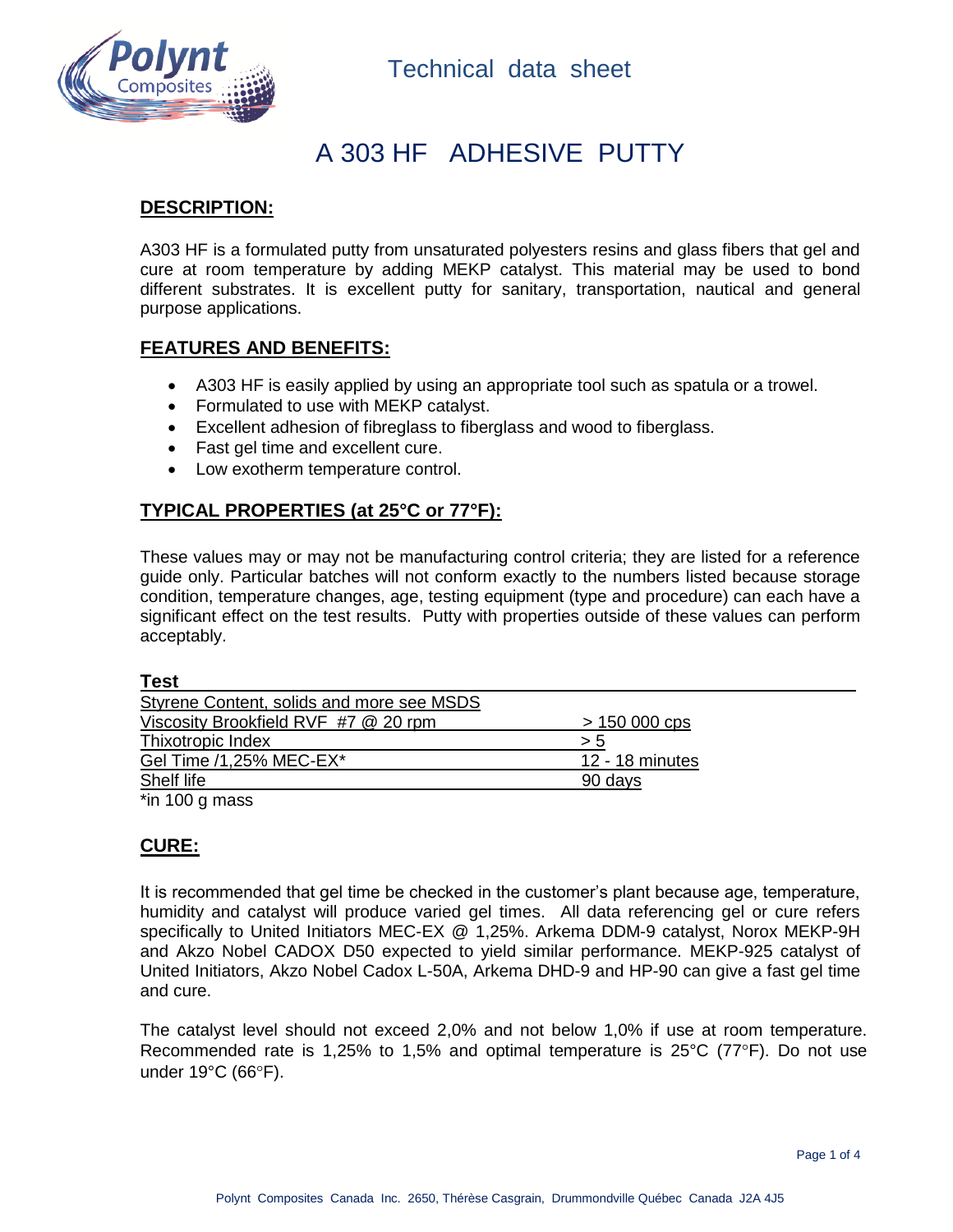

# A 303 HF ADHESIVE PUTTY

When the part reaches ultimate cure depends upon time, temperature and satisfactory catalization. Too much or too little catalyst can result in permanent under-cure, which cannot be overcome. Practically speaking, serviceable cure time will range from overnight from a week and occasionally longer due to circumstances. Small, properly catalyzed, thin laminates that do not exotherm and do not receive external heat may take months or years to achieve ultimate physicals. Sufficient external heat can reduce the cure time to less than a data

## **STORAGE:**

Standard cure putty have a usage life of 90 days from date of manufacture when stored at 22°C  $(73^{\circ}F)$  or below in a closed, factory-sealed opaque container and out of direct sunlight.

#### **SHIPPING :**

Shipment is normally in lined 45-gallon (205 liters) and/or 4,4 gallon (20 liters).

#### POLYESTER SAFETY INFORMATION

All sales of products manufactured by Polynt Composites, and described herein are made solely on condition that Polynt Composites customers comply with applicable health and safety laws, regulations and orders relating to the handling of our products in the workplace. Before using, read the following information and both the product label and Material Safety Data Sheet pertaining to each product.

Most polyester products contain styrene. Styrene can cause eye, skin and respiratory tract irritation. Avoid contact with eyes, skin and clothing. Impermeable gloves, safety eyewear and protective clothing should be worn during use to avoid skin and eye contact. Wash thoroughly after use.

Styrene is a solvent and may be harmful if inhaled. Reports have associated repeated and prolonged occupational overexposure to solvents with permanent brain and nervous system damage. Extended exposure to styrene at concentrations above the recommended exposure limits may cause central nervous system depression causing dizziness, headaches or nausea and if overexposure is continued indefinitely, loss of consciousness, liver and kidney damage.

Do not ingest or breathe vapor, spray mists and dusts caused by applying, sanding, grinding and sawing polyester products. Wear an appropriate NIOSH/MSHA approved, properly fitted, respirator during application and use of these products until vapors, mists and dusts are exhausted, unless air monitoring demonstrates vapors, mists and dusts are below applicable exposure limits. Follow respirator manufacturer's directions for respirator use. The International Agency for Research on Cancer (IARC) has reclassified styrene as Group 2B "possibly carcinogenic to humans." This new classification is not based on new health data relating to either humans or animals, but on a change in the IARC classification system. The Styrene Information and Research Center does not agree with the reclassification and has published the following statement: Recently published studies tracing 50,000 workers exposed to high occupational levels of styrene over a period of 45 years showed no association between styrene and cancer, no increase in cancer among styrene workers (as opposed to the average among all workers), and no increase in mortality related to styrene.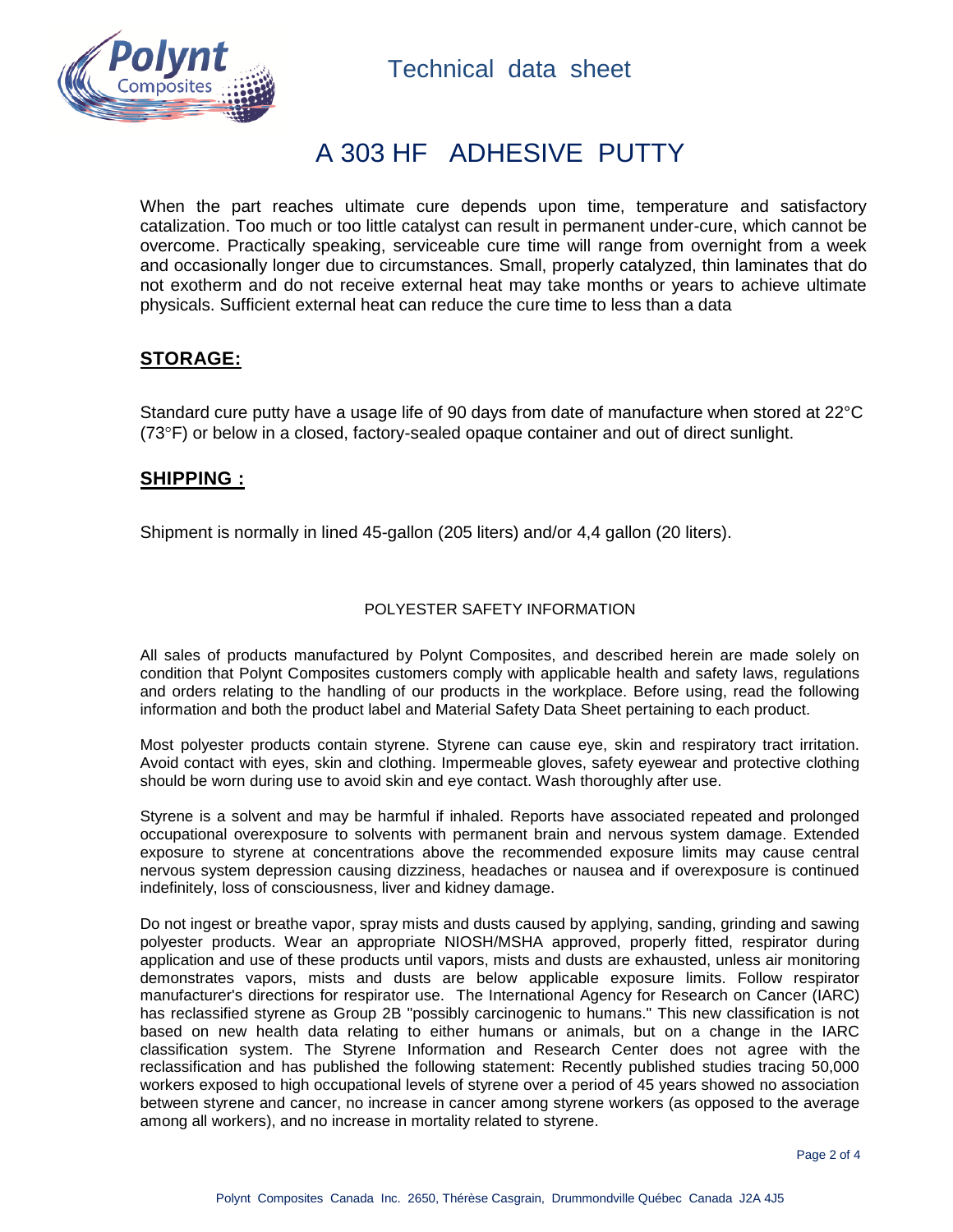



## A 303 HF ADHESIVE PUTTY

Styrene is classified by OSHA and the Department of Transportation as a flammable liquid. Flammable polyester products should be kept away from heat, sparks, and flame. Lighting and other electrical systems in the work place should be vapor-proof and protected from breakage.

Vapors from styrene may cause flash fire. Styrene vapors are heavier than air and may concentrate in the lower levels of molds and the work area. General clean air dilution or local exhaust ventilation should be provided in volume and pattern to keep vapors well below the lower explosion limit and all air contaminants (vapor, mists and dusts) below the current permissible exposure limits in the mixing, application, curing and repair areas.

If the label or Material Safety Data Sheet indicates lead or lead chromate is present, do not use on toys, furniture or surfaces that might be chewed by children. Wash hands thoroughly after using and before smoking or eating. Long-term overexposure by inhalation or ingestion of mists and dusts from products containing lead compounds and lead chromate can cause harmful effects to the urinary, blood, reproductive and nervous systems and may create risk of cancer. Use a respirator as explained in Paragraph 4 of this Information Sheet.

Some polyester products may contain additional hazardous ingredients. To determine the hazardous ingredients present, their applicable exposure limits and other safety information, read the Material Safety Data Sheet for each product (identified by product number) before using. If unavailable, these can be obtained, free of charge, from your Polynt Composites representative or from: our office tel 819 477-4516

Polyester products have at least two components that must be mixed before use. Any mixture of components will have hazards of all components. Before opening the packages, read all warning labels. Observe all precautions.

Keep polyester containers closed when not in use. In case of spillage, absorb with inert material and dispose of in accordance with applicable regulations. Emptied containers may retain hazardous residue. Do not cut, puncture or weld on or near these containers. Follow container label warnings until containers are thoroughly cleaned or destroyed.

#### FOR INDUSTRIAL USE AND PROFESSIONAL APPLICATION ONLY.

#### KEEP OUT OF REACH OF CHILDREN

Polynt Composites Canada Inc. 2650 Thérèse-Casgrain, Drummondville Québec Canada J2A 4J5 Tel : 819 477-4516

December 2016